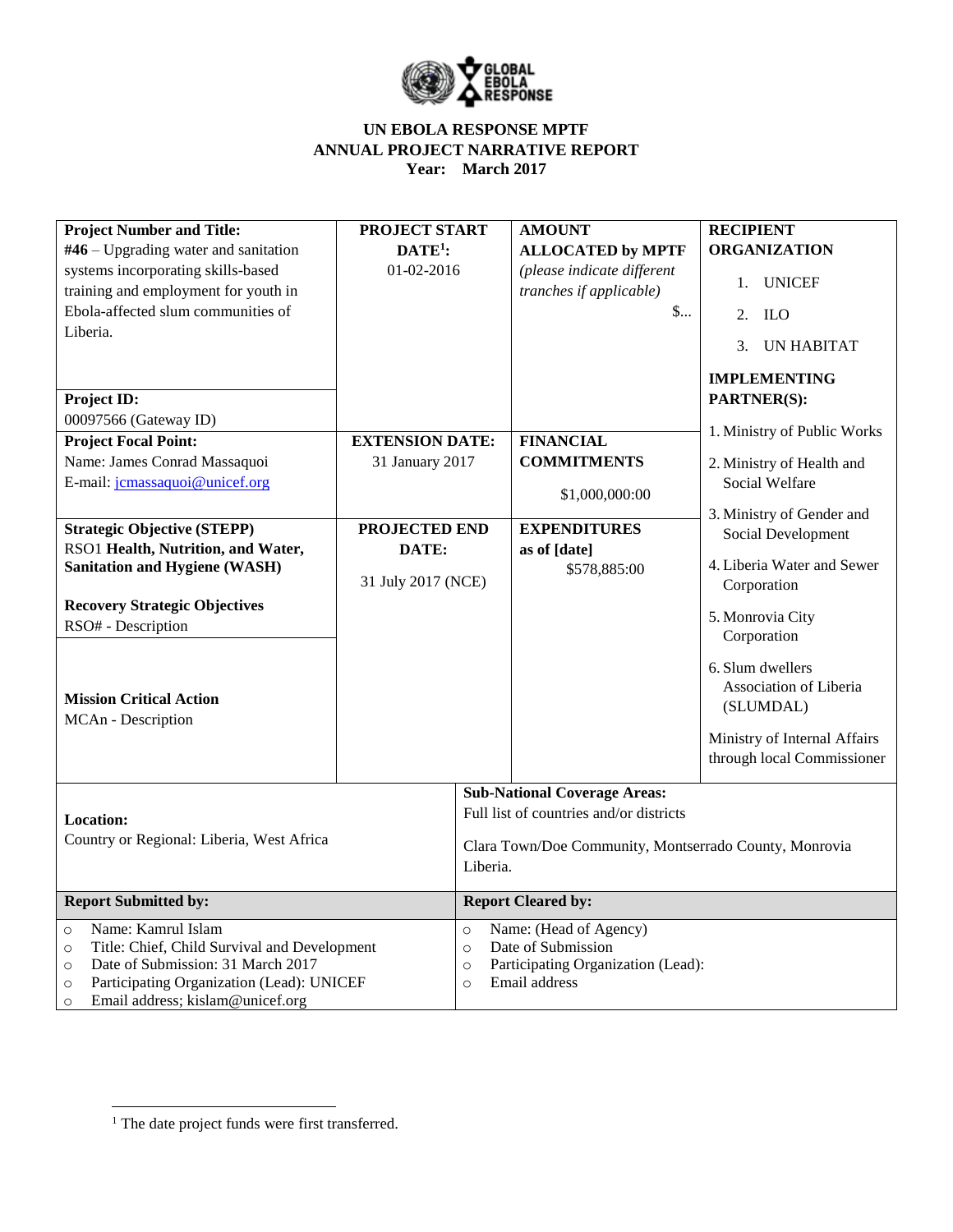

| <b>OUTPUT INDICATORS</b>                                                                          |                     |                                                          |                                                               |                                                                                       |                                                                            |
|---------------------------------------------------------------------------------------------------|---------------------|----------------------------------------------------------|---------------------------------------------------------------|---------------------------------------------------------------------------------------|----------------------------------------------------------------------------|
| <b>Indicator</b>                                                                                  | Geographi<br>c Area | Projected<br><b>Target</b><br>(as per results<br>matrix) | <b>Quantitative</b><br>results for<br>the reporting<br>period | <b>Cumulative</b><br>results, since<br>project<br>commencement<br>(quantitative)      | <b>Delivery Rate</b><br>(cumulative % of<br>projected total)<br>as of date |
|                                                                                                   |                     |                                                          |                                                               | Description of the quantifiable indicator as set out in the approved project proposal |                                                                            |
| $1(a)$ . Percentage of<br>target group<br>accessing at least<br>20 liters of<br>water/day/ person | Clara<br>Town       | Baseline: 77%<br>Target: 85%                             | 75%                                                           | 75%                                                                                   | 75%                                                                        |
| $1(b)$ . Maximum<br>distance from<br>household to water<br>point                                  | Clara<br>Town       | Baseline:<br>500m<br>Target: 200 m                       | 200m                                                          | 200m                                                                                  | 100%                                                                       |
| $1(c)$ . Maximum<br>queuing time at<br>water points                                               | Clara<br>Town       | <b>Baseline:</b><br>15min<br>Target: 10<br>mins          | Less than 10<br>mins for<br>completed<br>locations            | Less than 10<br>mins                                                                  | 80%                                                                        |
| $1(d)$ . Number of<br>latrines constructed<br>and being used                                      | Clara<br>Town       | Baseline: 11<br>Target: 20                               | $\overline{2}$                                                | 10                                                                                    | 50%                                                                        |
| $2(a)$ . Percentage of<br>households gaining<br>access to solid<br>waste management<br>services   | Clara<br>Town       | Baseline: 35%<br>Target: 50%                             | 50%                                                           | 50%                                                                                   | 100%                                                                       |
| $2(b)$ . Number of                                                                                | Clara               | Baseline: 0                                              |                                                               | 5                                                                                     | 50%                                                                        |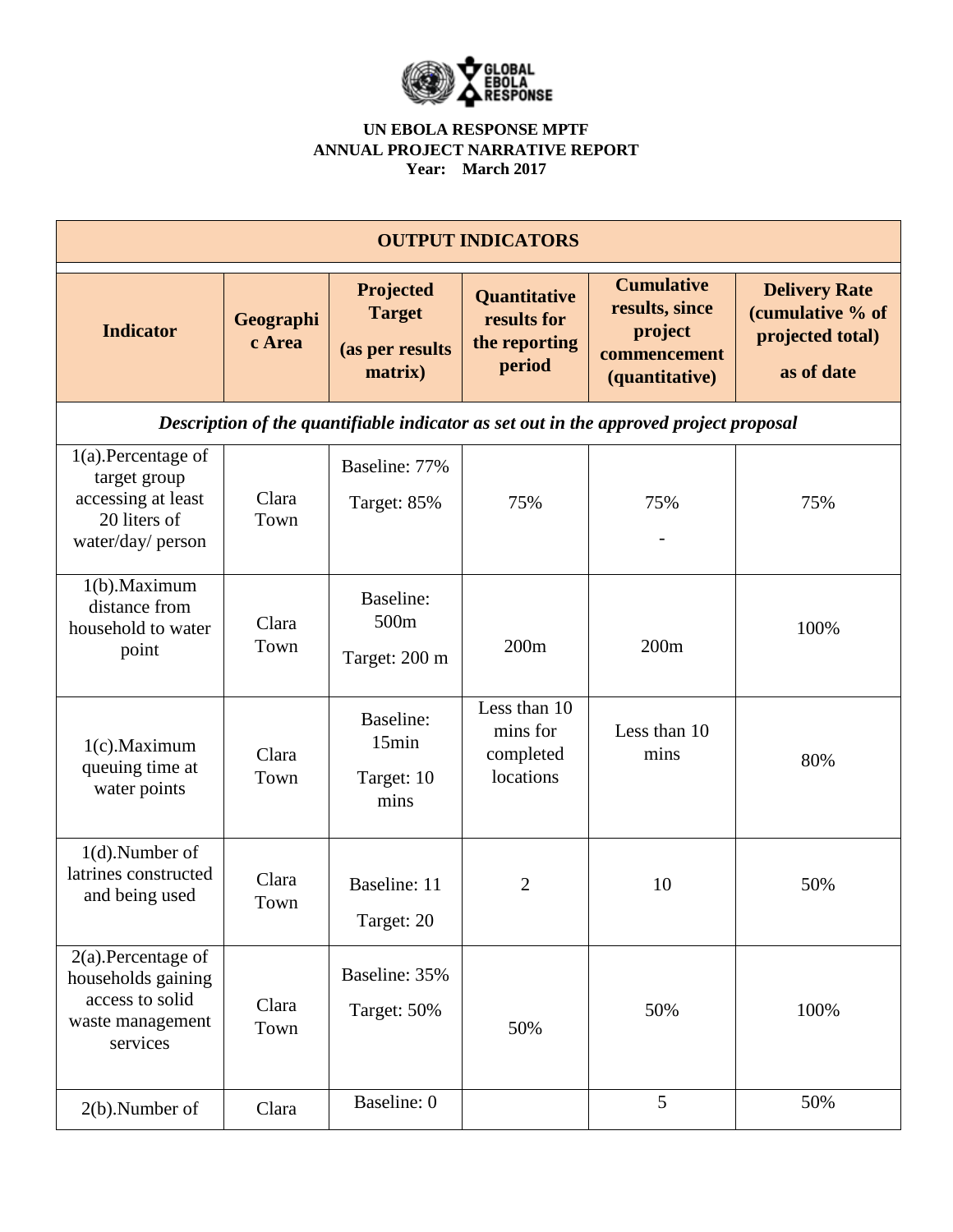

| youth groups<br>trained on solid<br>waste management<br>entrepreneurship                                                                                | Town          | Target $-10$               | 5              |                                                                  |                                                       |
|---------------------------------------------------------------------------------------------------------------------------------------------------------|---------------|----------------------------|----------------|------------------------------------------------------------------|-------------------------------------------------------|
| 3(a).Number of<br>youths directly<br>engaged in<br>construction of<br><b>WASH</b> facilities                                                            | Clara<br>Town | Baseline: 0<br>Target: 250 | 250            | 250                                                              | 100%                                                  |
| 3(b). Number of<br>community groups<br>(consisting of 20 to<br>50 members)<br>established and<br>trained on<br>maintenance of<br><b>WASH</b> facilities | Clara<br>Town | Baseline: 5<br>Target: 20  | 3              | 5                                                                | 25%<br>5 community<br>groups trained of<br>10 persons |
| 3(c).Number of<br>youths willing to<br>pursue<br>entrepreneurship<br>mentored/trained                                                                   | Clara<br>Town | Baseline: 0<br>Target: 60  | 60             | 60                                                               | 100%                                                  |
| $4(a)$ . Number of<br>public agencies<br>whose staff is<br>trained on water<br>supply, sanitation<br>and solid waste<br>management                      | Monrovia      | Baseline: 2<br>Target: 2   | $\overline{2}$ | $\overline{2}$                                                   | 100%                                                  |
|                                                                                                                                                         |               |                            |                | <b>EFFECT INDICATORS</b> (if available for the reporting period) |                                                       |
|                                                                                                                                                         |               |                            |                |                                                                  |                                                       |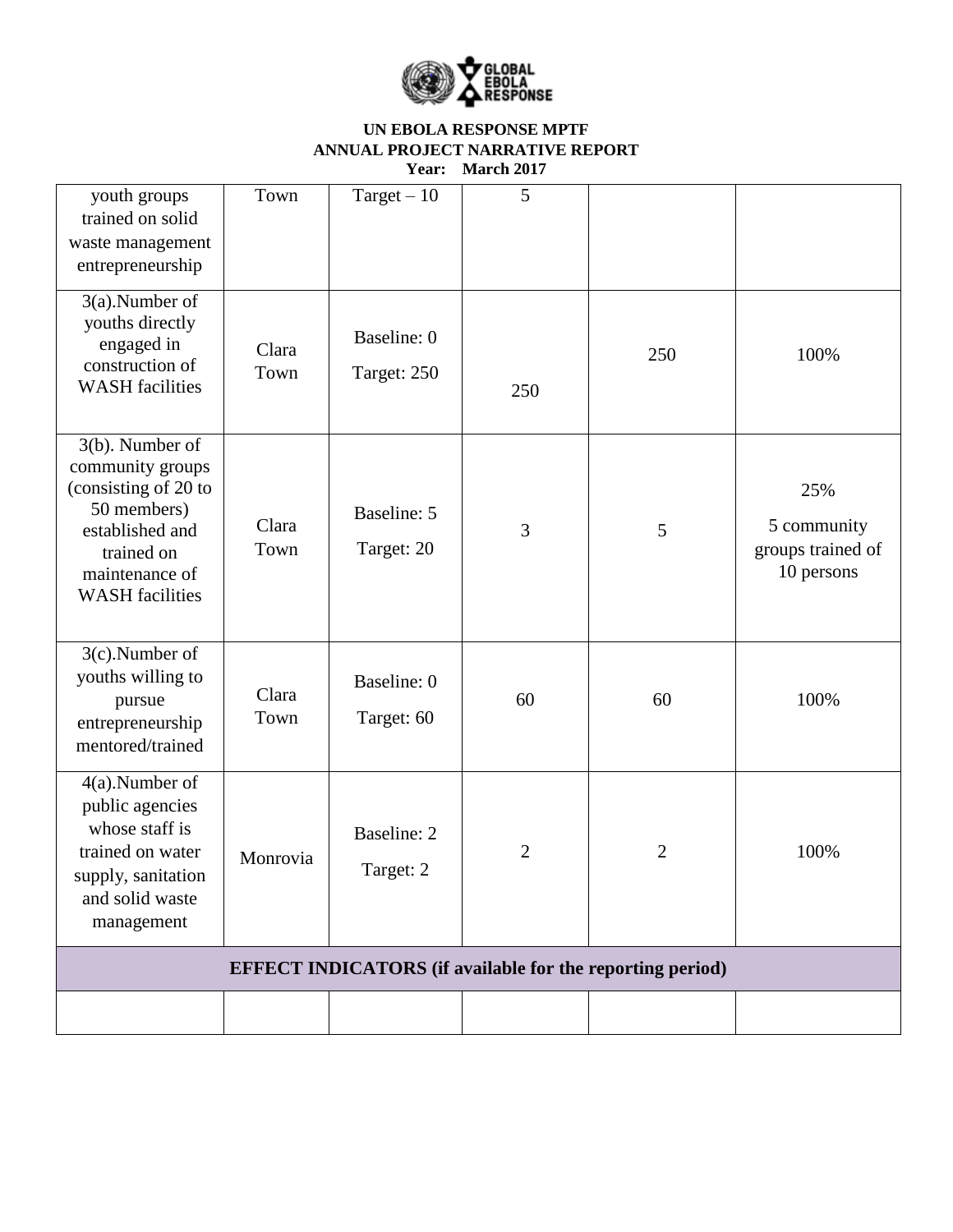

### **PROGRAMME REPORT FORMAT**

### **EXECUTIVE SUMMARY**

The MPTF Liberia Urban Slum upgrading project achieved a number of its planned goals during the reporting period. This was despite a delayed start owing to the complexity of the task in the identified location, unexpected flooding during the rainy season, and other bottlenecks.

Some of the key achievements include the construction of five new public latrines to reduce open defecation in the community, and put in place modalities for their operation, maintenance and management (OM&M) to ensure sustainability; construction of 70 per cent of a 5000 meter water supply pipeline extension with corresponding branch and distribution lines, reaching at least 75 per cent of the population in Clara town (around 43,000 people) ; enabling the access of at least twenty liters of water per person per day within 200 meters from homes, and; reducing queueing time to below 10 mins at peak fetching times (morning and late evening); Recruitment and training of five community based enterprises (CBEs) for solid waste management, including signing an agreement with five CBEs for OM&M of WASH infrastructure – water kiosks and public latrines; identification and placement of sixty youth in a technical and vocational institute to impact or improve skills. These youths were provided tools and supplies upon graduation and have been absorbed into the CBEs operating under the project.

Owing to delays during the commencement of the project, a request for no cost extension was approved. The new project completion date is 31 July 2017.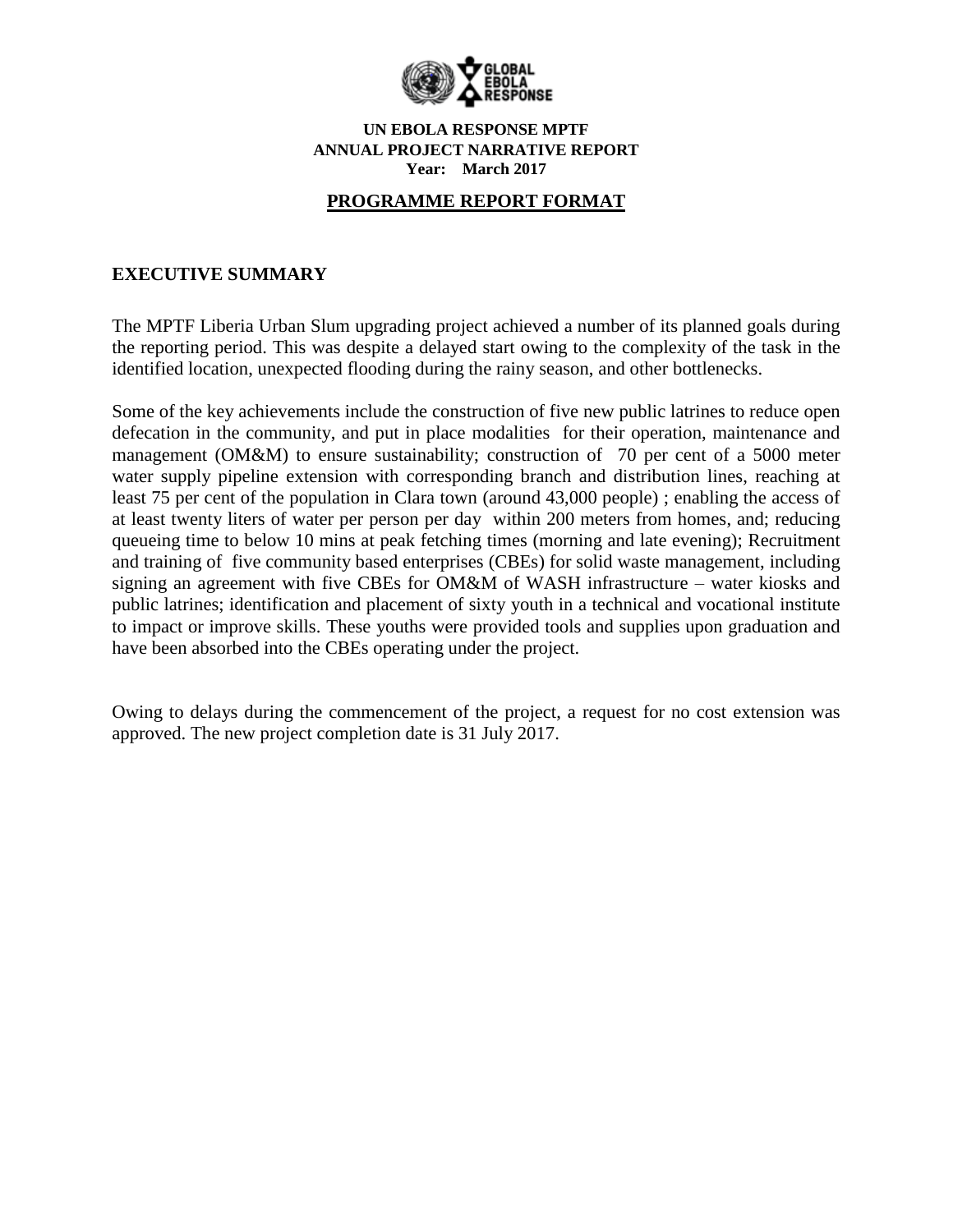

**Current Situation and Trend** (*please provide a brief introduction to the project and the related outcomes in relation to implementation of the project (1-2 paragraphs)*)

With Liberia having been declared Ebola-free on 9 May 2015 the focus has now shifted to a recovery phase, with an emphasis on "building back better". The economic drain of Ebola on Liberia has been immense and its social impact on ordinary Liberians' lives far-reaching. Clara Town is one of the many slum communities highly hit by Ebola due to over population and lack of basic social needs. It is a slum community of about 74,000 persons located on Bushrod Island in Monrovia. It is one of many slum communities in Monrovia and occupies an area of about 2.2 km2 which represents a population density of about 34,000 persons per km2. The settlement has been built up on a swamp posing severe problems of drainage and regular flooding during periods of heavy rainfall, imposing danger of the Ebola Virus Disease. It is against this background that the Project targets Clara Town, with an integrated package of interventions in water supply, environmental sanitation and youth employment, which aims at strengthening resilience and improving livelihoods.

# **Narrative section** *(About 1,000 words)***:**

Following a stakeholders' inception workshop held on 1-2 March 2016, the project took an early opportunity to revise the indicators and targets indicated above to reflect the realities on the ground at the project location and to align them with national standards. Some indicators and targets were changed while some process indicators were also included during this exercise. The project also reviewed alternatives for technology options for water supply and sanitation in line with the results of recent baseline surveys conducted in the project location.

UNICEF took over coordination, oversight and reporting after UN-HABITAT scaled down its operations in the country. The time period it took to identify suitable implementing partners, locating appropriate sites for the new latrines and water kiosks, and halt in construction owing to unexpected flooding during the rainy season resulted in delays in implementing the programme. Given these delays, a request for a no-cost extension was approved by the donor, with a new project end date of 31 July 2017.

## **Key Achievements:**

- Recruited and provided a two days training in May 2016 to five Community Based Enterprises (CBE) for management of solid waste in the Clara town and extension communities. The trained groups (including Exquisite Sanitation Inc., Community Waste Disposal Enterprise, SKD Venture Services, Liberian Youths for Progress and Development, and Drainage Maintenance Garbage Services) were provided with an assorted set of basic tools (50 pieces each of wheel barrows, shovels, rain boots, nose marks, reflector jackets, brooms, rakes and hand gloves) to implement the environmental sanitation project. Additionally, contracts were signed between ILO and the CBEs, effective 1 June 2016 to 31January 2017 for implementation of solid waste management activities. These have resulted in at least 50 per cent of the community now having access to solid waste collection.
- In consultation with the local authorities/community leadership, selected 60 youth from the twelve zones of Clara Town to undergo training in the semi-skilled construction component of this project at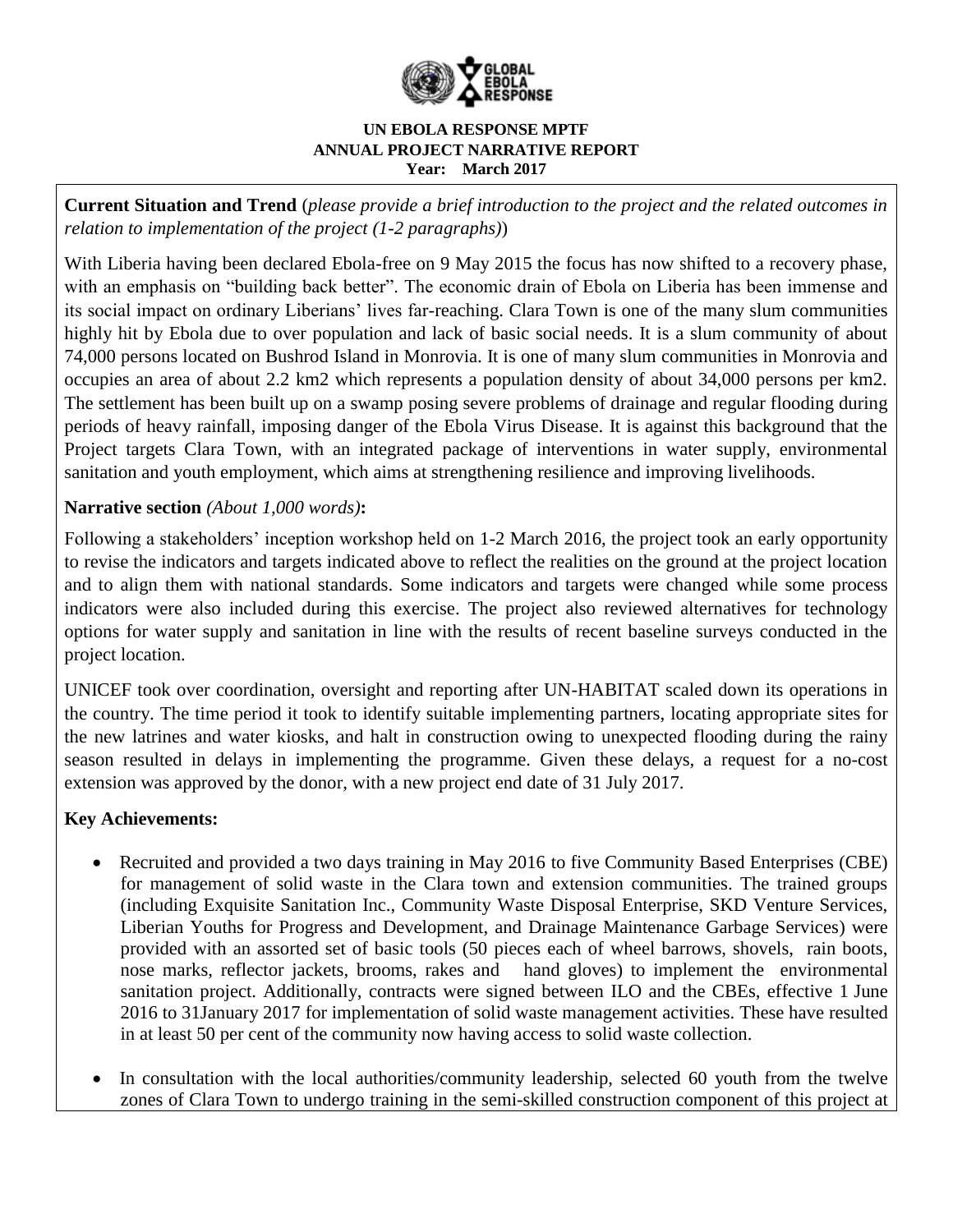

a Technical and Vocational Training (TVET) institution. These youth were trained in carpentry, masonry and plumbing services. They graduated in January 2017 and are currently working with the selected CBEs. Sixty sets of tools kits have been issued to the youth when they graduated twenty sets per vocation for the three programs).

- An additional forty two students had been recruited in collaboration with the Commissioner of the Township to benefit from phase two of the skills training program in computer software, catering and interior decoration. A TVET institution is presently conducting a six month intensive training, which commenced in mid-February 2017.
- Through a Direct Cash Transfer to the Liberia Water and Sewer Cooperation (LWCS), completed a 3500 metre long extension (70 per cent) of a planned 5000 meter water supply pipe network with corresponding branch connections to water kiosks; completed rehabilitation of 15 existing water kiosks and constructed seven of eight planned new kiosks - reaching an estimated 75% of urban slums dwellers in Clara town. This is enabling the access of at least 20 litres of water per person per day within 200 metres from homes, and reducing queueing time to below 10 mins at peak fetching times (morning and late evening). New water kiosks will provide space for vendors to also stock and sell groceries, mobile phone call cards and other fast going commodities.
- Completed construction of five new six-cubicle public flush latrines and rehabilitated five existing facilities, increasing access to toilets and reducing open defecation.
- Through a Direct Cash Transfer (DCT) to the Monrovia City Corporation (MCC), conducted training for five Community Based Enterprises (CBEs) and Community Management Teams (CMTs) on how to source funds, manage CBEs, and ensure sustainability of solid waste collection in urban settings. The CBEs are those involved in solid waste management. The Community Management Teams (CMTs) were established by the community leadership to manage and ensure O&M of WASH infrastructure.
- Finalised agreement with two CBEs and water vendors to undertake operation, maintenance and management of the water kiosk and completed public latrines through a delegated management framework for sustainability.
- Four skip buckets (garbage collection bins) were fabricated and delivered to the Monrovia City Corporation (MCC) for collection and disposal of solid waste from the project communities. Three tricycles were also procured and turned over to two CBEs, while an additional one was allocated to the Clara Township Community Leadership to aid with solid waste management.
- In addition, at present a Programme Corporation Agreement is being finalized with Population Services International (PSI) for Information Education Communication (IEC)/Behaviour Change Communication (BCC) activities which will include promotion of household water treatment in the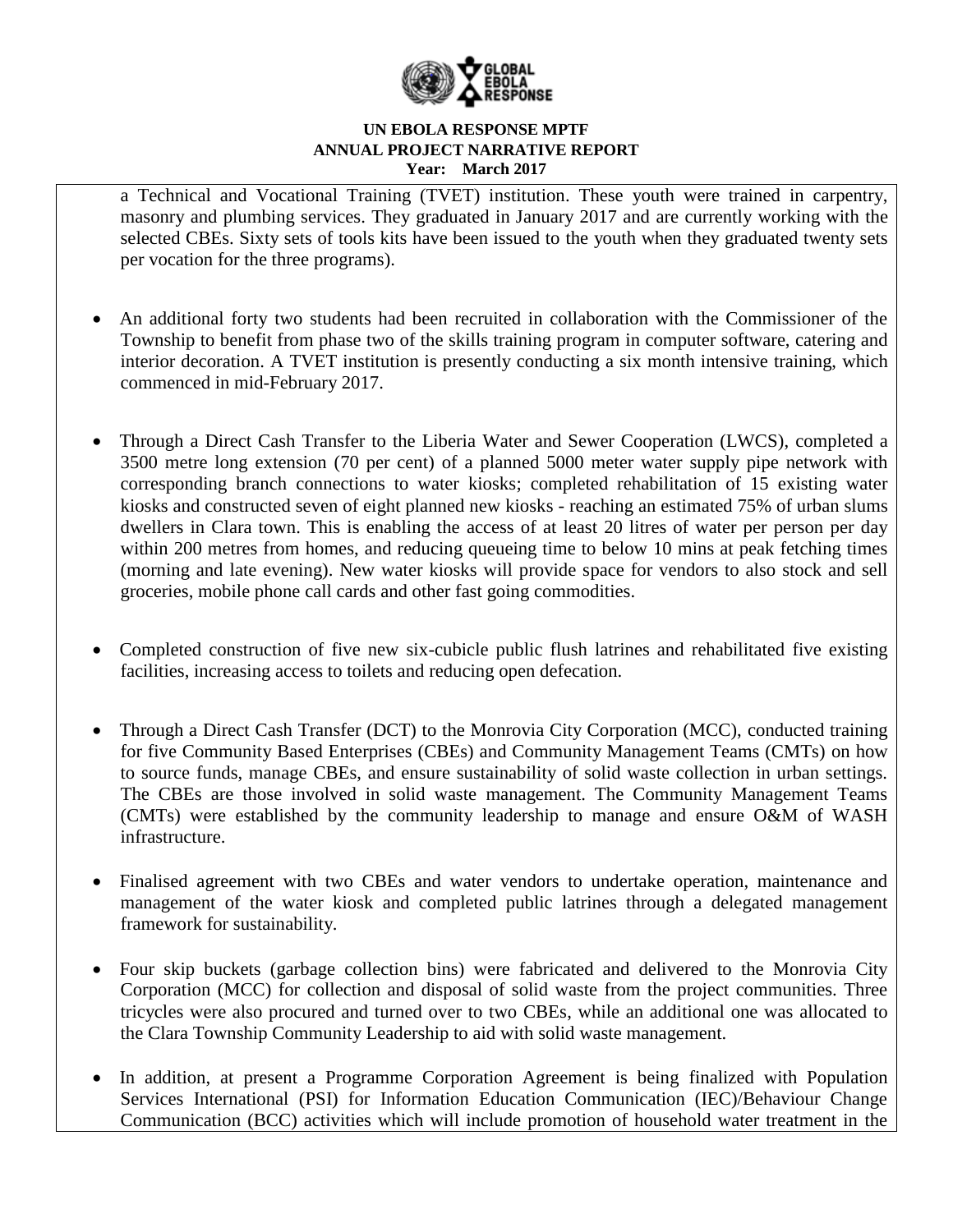

Clara Town community.

## **Project Coordination and Monitoring:**

- Regularly monthly project coordination meetings are being held (involving UN-Habitat (until they left Monrovia), ILO, UNICEF and sometimes involving partners - Liberia Water and Sewer Corporation, Monrovia City Corporation, RC office.
- One joint programme monitoring visit conducted in the Clara Town community. The monitoring team consisted of UNICEF, ILO, Local Commissioner Office and office of the UN Mission's Ebola Muti Partner Trust Fund which was represented by its Planning, Monitoring & Evaluation Officer. Discussions were held with all five selected CBEs on their ongoing work activities of solid waste collection, tools and funding received and actions being taken to ensure sustainability beyond project implementation period.

**Delays or Deviations** *– (Please indicate, if applicable, any reason that may have contributed to any delays or deviation, and describe the measures adopted to move forward to achieve the expected results )*

- Construction work on latrines delayed due to the non-availability of appropriate land for excavation owing to flooding, congested housing and disputed ownership in the community.
- The construction phase of this project has witnessed further delays due to the complexity of the project, coupled with the limited experienced in-country partners capable of undertaking comprehensive WASH activities within an urban slums context. The onset of the rainy season also continues to present challenges with finalization of construction related activities including the extension of water supply pipelines. To overcome this, a revision of the procurement process/approach has been made, assigning some civil works to the LWSC for extension of water supply pipe lines and identification of civil engineering contractors who have already been prequalified by UNICEF for implementation of the sanitation component of this project. The software elements (e.g. on sanitation marketing programme to raise awareness and enhance the effective demand for improved sanitation) will be awarded through a Programme Cooperation Agreement
- The closure of the UN Habitat office in Monrovia (and Liberia) resulted in a revision of the programme document including the implementation plan, necessitating the reallocation of responsibilities among the three participating agencies. Consensus was reached for UN-HABITAT to reimburse unused funds already disbursed to the agency for implementation of activities initially allocated to the agency under this project

**Best Practice and Summary Evaluation** *– (Please indicate what are the best practice guidelines adopted and the impact on the implementation process)*

 With the adoption of the delegated management frame/ public-private partnership model to urban slum settlement in Liberia, the project is seemingly set on the right trajectory for sustainable programmes. It its inception, it is noted that this approach will be fraught with challenges of finance